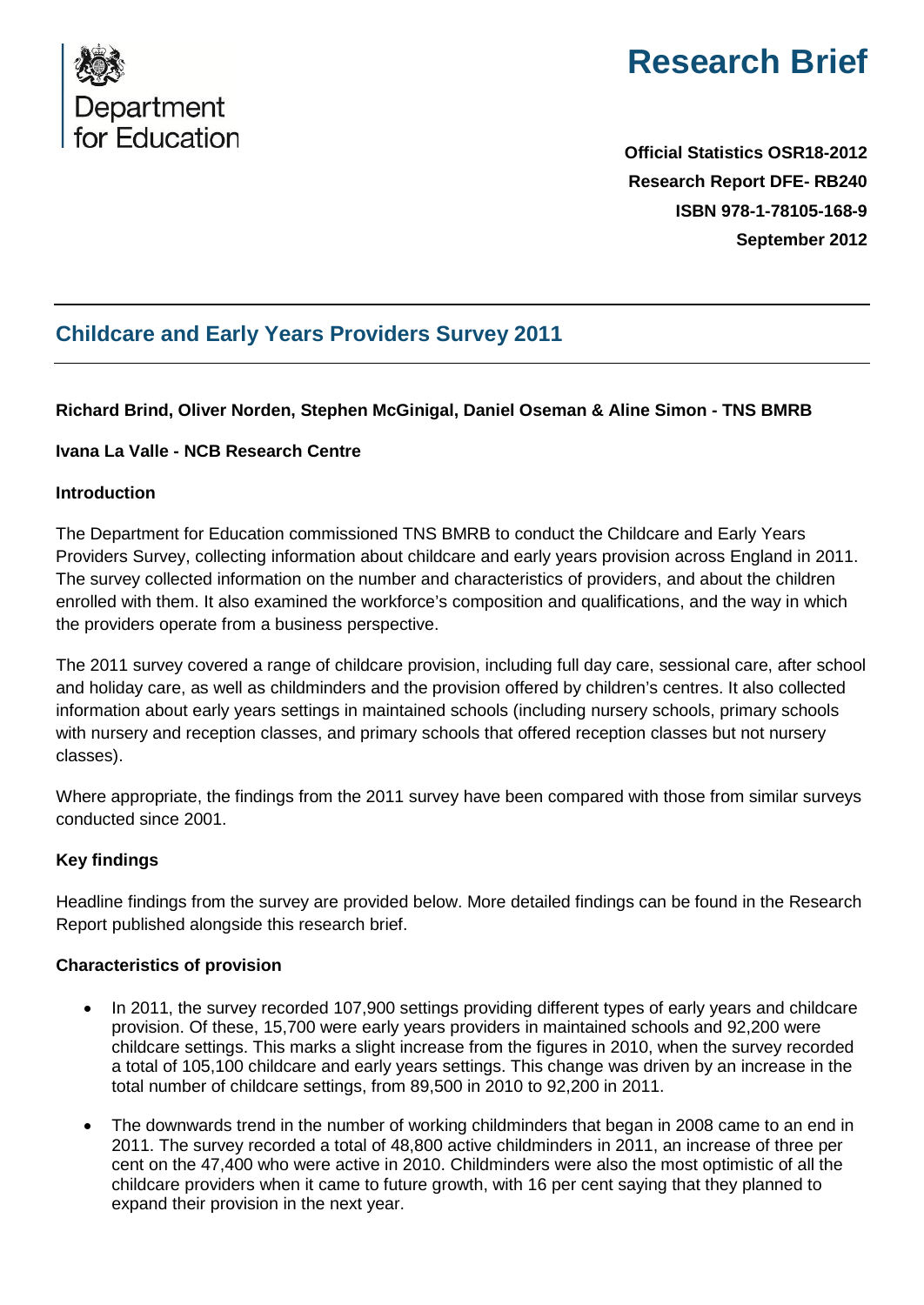- Full day care settings were the most widespread of all the different types of group based childcare provision, with the survey estimating a total of 17,600 such settings in 2011. This constitutes a five per cent increase since 2010 (when there were 16,700 full day care settings) and continues the long-term trend whereby the estimated number of full day care providers has increased every year since 2001.
- Despite the continued rise in overall number of full day care providers, the number of children's centres offering full day care on site continued to fall this year, with the total of 550 in 2011 representing a sharp decline from the peak of 1,000 that the survey recorded in 2008 and 2009.
- The number of sessional settings fell by five per cent between 2010 and 2011 (from 8,300 to 7,900). This continues a longer term downward trend and since 2006 there has been a decrease of 19 per cent in the number of sessional settings. However, this decrease at least partly reflects a tendency for sessional settings to switch their provision to full day care (presumably reflecting parental demand for longer hours of care), rather than being a sign that such providers are leaving the sector altogether.
- In 2011, the total number of out of school settings rose from 17,200 to 17,900, which again continues the annual increases that have been seen in previous years. Of these 17,900 settings, 10,000 offered after school care (an increase of five per cent compared to 2010) and 7,900 offered holiday care (an increase of three per cent compared to 2010).

#### **Places and Attendance**

- The estimated number of registered places offered across all types of childcare and early years settings decreased slightly in 2011, falling by two per cent from 2,755,800 to 2,708,100.
- In spite of the increase in the total number of out of school providers in 2011, the number of registered places offered by such settings actually decreased slightly, falling by three per cent for both after school clubs and holiday clubs.
- In 2011, there were an estimated 462,500 vacancies across all types of provider. The amount of spare capacity in full day care settings increased from 122,700 places in 2010 to 134,600 places in 2011. On average there were eight vacancies per full day care setting, the same number as in 2010 (indicating that the increase in spare capacity is linked to the increase in the total number of full day care settings in 2011 rather than to a fall in demand). When considering data relating to the number of vacancies, it should be borne in mind that 100 per cent occupancy rates are not realistic in most settings, as there will be peaks and troughs in demand on different days of the week (and our data relates to the number of vacancies on an average day).

#### **Workforce composition**

- The total number of staff working across all childcare and early years settings decreased by two per cent, falling from 434,100 in 2010 to 426,500 in 2011 (this total includes both paid and unpaid staff). Nevertheless, this remains a far higher number than was seen in 2006 (347,300). It should be noted that when looking at any totals combining the number of staff in different types of setting, it is likely that some double counting takes place (as a given staff member may work in more than one type of setting, for example working in both sessional and holiday care).
- In contrast to the decreasing total staff figure, the number of people working in full day care settings rose by three per cent, from 213,300 in 2010 to 219,300 in 2011. This increase was driven by an increase in the number of paid staff, which rose from 187,800 in 2010 to 196,700 in 2011. The number of unpaid staff actually decreased from 26,800 in 2010 to 22,700 in 2011 and this was a trend which was consistent for all the different types of group based childcare provider. The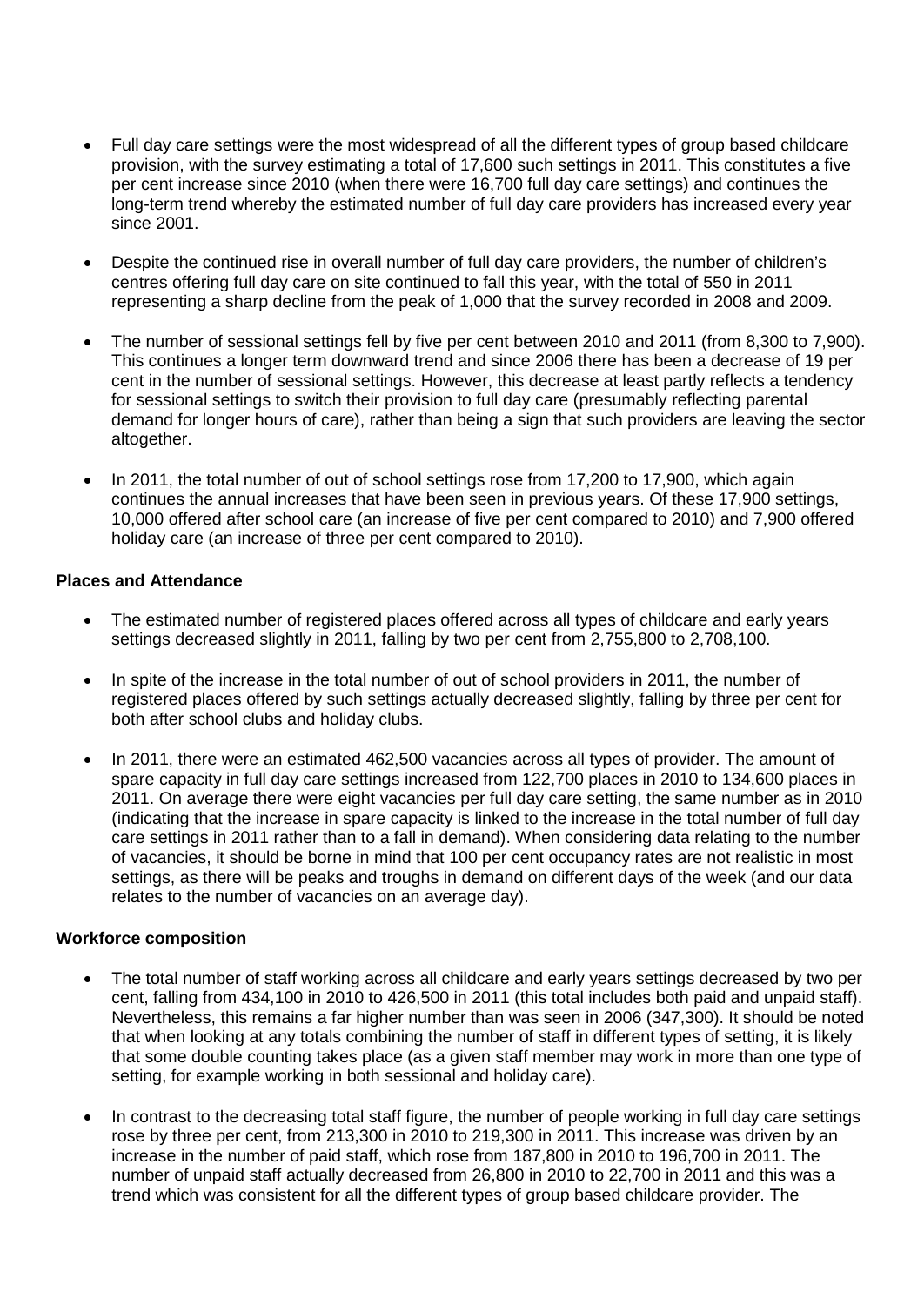decrease in the number of unpaid staff across the sector was largely attributable to a decrease in the number of students on placement, though the number of volunteers had also declined since 2010.

• The long term trend for wages in the childcare sector to increase more rapidly than those in the broader national economy came to an end in 2011. Between 2010 and 2011 there was no significant change in the pay of staff working in full day care, sessional and after school settings. This is likely to be connected to the challenging economic climate rather than being a sign of any change in the fundamentals that had previously been pushing staff costs up (i.e. low wages in the childcare sector compared to the national average wage and increasing levels of qualification amongst the workforce).

#### **Qualifications**

- The upward trend in qualification levels amongst the childcare workforce was again maintained in 2011. The proportion of paid staff in full day care settings with at least a relevant level 3 qualification had increased to 84 per cent in 2011 (compared to 81 per cent in 2010 and 72 per cent in 2007). The proportion with a level 6 qualification had also risen (from four per cent in 2007, to eight per cent in 2010 and 11 per cent in 2011).
- Childminders had also seen further increases in qualification levels this year, with 59 per cent now qualified at level 3 (compared to 54 per cent in 2010 and 41 per cent in 2007), though they remain some way behind staff in group based settings in this regard.

# **Profitability**

- In 2011, the proportion of settings reporting that they had made a profit was on a par with the proportions seen in 2010.
- The proportion of full day care, sessional and holiday care settings that reported making a loss decreased in 2011 (while there was no change in the proportion of after school clubs and children's centres reporting a loss for their provision). Amongst full day care settings, the proportion making a loss fell from 19 per cent in 2010 to 12 per cent in 2011. In sessional settings the equivalent decrease in the proportion of loss making settings was from 20 per cent to 14 per cent, while holiday clubs fell from 23 per cent in 2010 to 18 per cent in 2011.This is an encouraging trend bearing in mind the continuing economic turbulence in the wider economy at the time of the survey.

#### **Policy background**

The Government believes that families need to be sure that the early education and childcare they use is both of a high quality and affordable so that it gives children the best start in life; ensures they are ready for school; and enables parents to meet their own work commitments. For children growing up in disadvantaged families, their early experiences can either embed disadvantage, or give them the opportunity to break free of this cycle, and these families are one of the focal points of the Government's early education policy.

Some of the key policy initiatives underpinning this focus on early education and childcare include:

• Free early education for all three and four year olds was extended to 15 hours a week in September 2010. In 2012, the Government also announced that this entitlement will become more flexible, so it can be taken between 7am and 7pm, and spread across two days instead of the current minimum of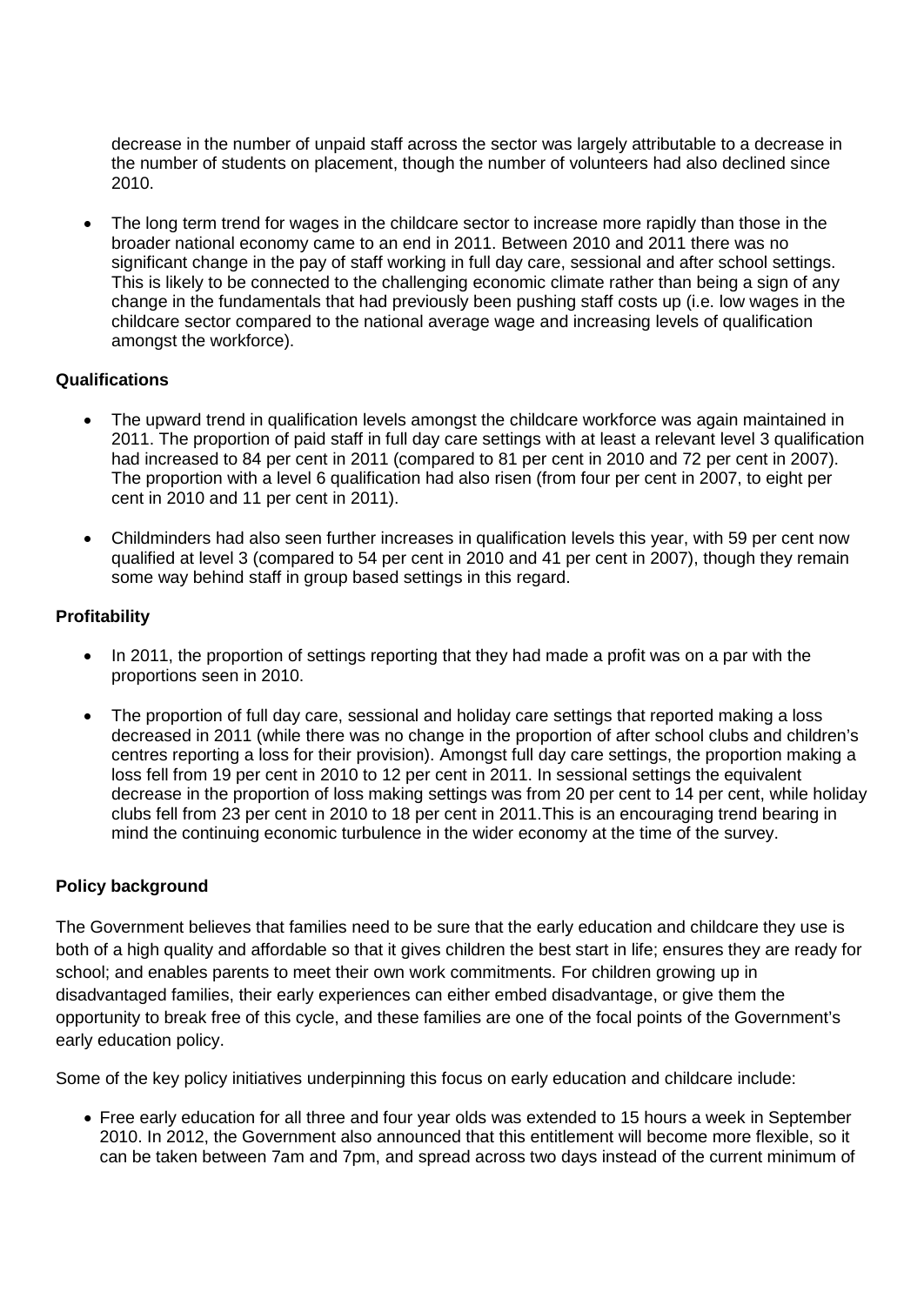three days. $1$ 

- From September 2013, disadvantaged two year olds will have a legal entitlement to free early education (a total of 570 hours or 15 hours a week if distributed over 38 weeks). In 2013, they will be eligible to a free place if their families meet the criteria used to assess eligibility for free school meals or if they are looked after by the local authority. It is estimated that 20 per cent of two year olds (around 150,000) will be entitled to a place in this first phase. In 2014 eligibility will be extended to around 40 per cent of two year olds (approximately 260,000) and the Government is currently consulting on the eligibility criteria for this second phase.<sup>[2](#page-3-1)</sup>
- The Early Years Foundation Stage (EYFS) statutory framework has been streamlined and took effect in September 2012. The reformed EYFS takes forward the Government's changes recommended by the 2011Tickell Review. The reforms will aim to: reduce paperwork and bureaucracy; strengthen partnerships between parents and professionals; focus on the three prime areas of learning most essential for children's learning and development; simplify the age five assessment; and provide early intervention where needed, through the introduction of a progress check at age two. $3$

## **Methodology**

The DfE needs robust information on the key characteristics of childcare provision in the early years and childcare sector, as well as information on its workforce, in order to monitor what provision is available and to inform policy and programme development in this area.

Previously, the Department for Children, Schools and Families (DCSF) and the Department for Education and Skills (DfES) commissioned surveys amongst childcare and early years providers in 1998, 2001, 2003, 2005, 2006, 2007, 2008, 2009 and 2010. The latest wave of research, conducted in 2011, consisted of surveys amongst the nine following childcare and early years settings:

#### **Childcare**

- Full day care 946 interviews with full day care providers (who provide on-site day care for children under five for a continuous period of four hours or more in any day).
- Sessional care 875 interviews with sessional providers (where children under five attend day care for no more than five sessions a week, each session being less than a continuous period of four hours in any day).
- After school care 873 interviews with after school clubs (who provide after school activities or childcare during term time for school aged children aged under eight, for more than two hours in any day and more than five days a year).
- Holiday care 808 interviews with holiday clubs (who provide holiday activities or childcare during

-

<span id="page-3-0"></span> $<sup>1</sup>$  As above.</sup>

<span id="page-3-1"></span><sup>&</sup>lt;sup>2</sup> Extending Free Early Education to More Two Year Olds, Department for Education, July 2012 <http://www.education.gov.uk/aboutdfe/departmentalinformation/consultations/a00211261/extending-free-early-education-two-year-olds>

<span id="page-3-2"></span><sup>&</sup>lt;sup>3</sup> Statutory Framework for the Early Years Foundation Stage 2012: setting the standards for learning, development and care for children from birth to five. Department for Education, 2012.